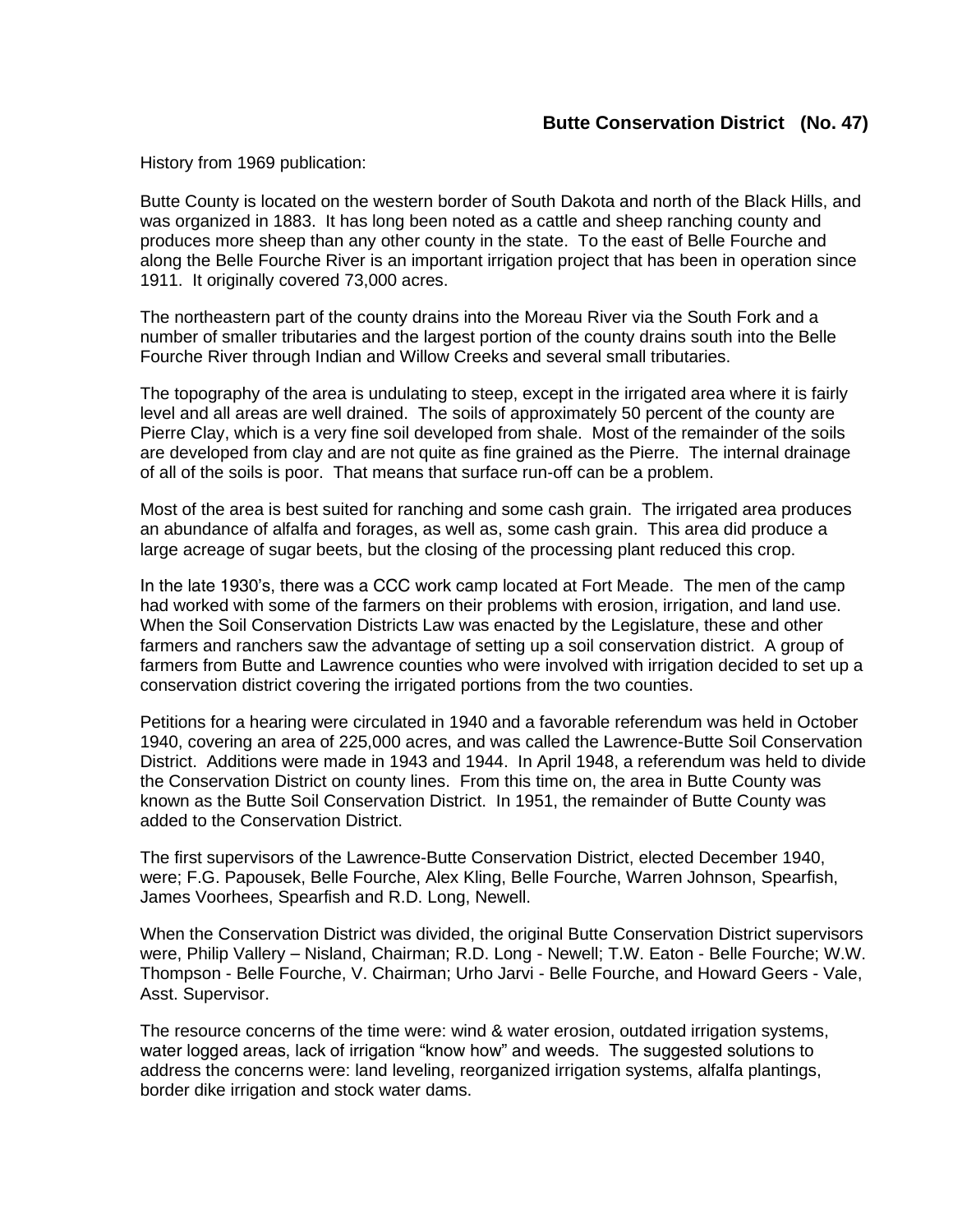The northern part of the Conservation District is primarily a range area with large cattle and sheep ranches, interspersed with some grain and feed production. Most of the farming is done in the southern part of the county in the irrigated areas, where there are several projects.

The irrigation project consisted of 10 ditch companies, serving 456 individuals and irrigating approximately 63,253 acres. The practices being implemented were conservation cropping systems, farm ponds, farmstead & feedlot windbreaks, grade stabilization, irrigation improvements, pasture & hay land management, range management, terracing, wells, wildlife habitat development and fencing.

Updated information provided in 2012:

Since the last publication in 1969, the advancements in technology, the broader knowledge base of those individuals putting conservation on the ground and the greater understanding of the importance of responsible stewardship by our nation as a whole has allowed for the sustainable use of our natural resources.

The Butte Conservation District goal is to encourage, promote and provide leadership in conservation.

The 1970's seemed to be the decade for improvement, or shall we say, advancements in many aspects of the farm/ranch operations of Butte County. In 1974, the state was facing a tree shortage due to the lack of availability of suitable species for this region and the anticipated income from tree planting for the Conservation District was expected to be approximately \$1000. 1975 marked the first group of 5<sup>th</sup> grade students planting trees for Arbor Day at Hermann Park, which became a yearly tradition that continues today at various locations. Irrigation, efficient water delivery, erosion control and the publishing of the soil survey were highlights of this time period. Irrigation workshops were held and a 3-part series "Irrigation-An Important Facet of Butte County Life" was made available to the public. In 1977, the wooden flume across the Redwater River was replaced by a siphon, which helped to conserve irrigation water and improved management by its users. Damage from wind erosion also doubled from the previous year's acres, 451,610 acres up from 208,570 in 1976. The publication of the Butte County Soil Survey was considered to be an asset to many agencies, as well as landowners and the general public. The Butte County Task Force developed a rough draft of the Soil Erosion and Sediment Control Ordinance to be reviewed by the public; it would become Conservation District Law July 1, 1978. This was a time of new ideas and new innovations; a feasibility study was done on an alfalfa processing plant, the Agriculture Research Service planted 5500 small area grass samples of western wheatgrass and blue gramma and the publication of "Windbreak & Wildlife Plantings of Small Acreages & Home Sites", was made available to promote tree planting as an asset to land stewardship.

The 80's were a decade of progress, historic accomplishments and a combined effort between those that were putting conservation on the ground and those who could get the word out to individuals on the national level making policy. In the early 1980's citizens were called to comment on plans for the nation's soil and water programs. Talks began for state and federal funding to help landowners and homesteaders halt erosion and severe sloughing along the banks of the Belle Fourche River, as it became a serious threat to the Great Plains. By 1985, topsoil erosion was at a critical point, borrow ditches were full in Butte County. Erosion was not the only issue still in the forefront of most people's minds, but also the quality and quantity of our water. 1984 marked the 50<sup>th</sup> Anniversary of Soil & Water Conservation. With the increase in development, a ground water study was conducted of the aquifers in the Black Hills. The study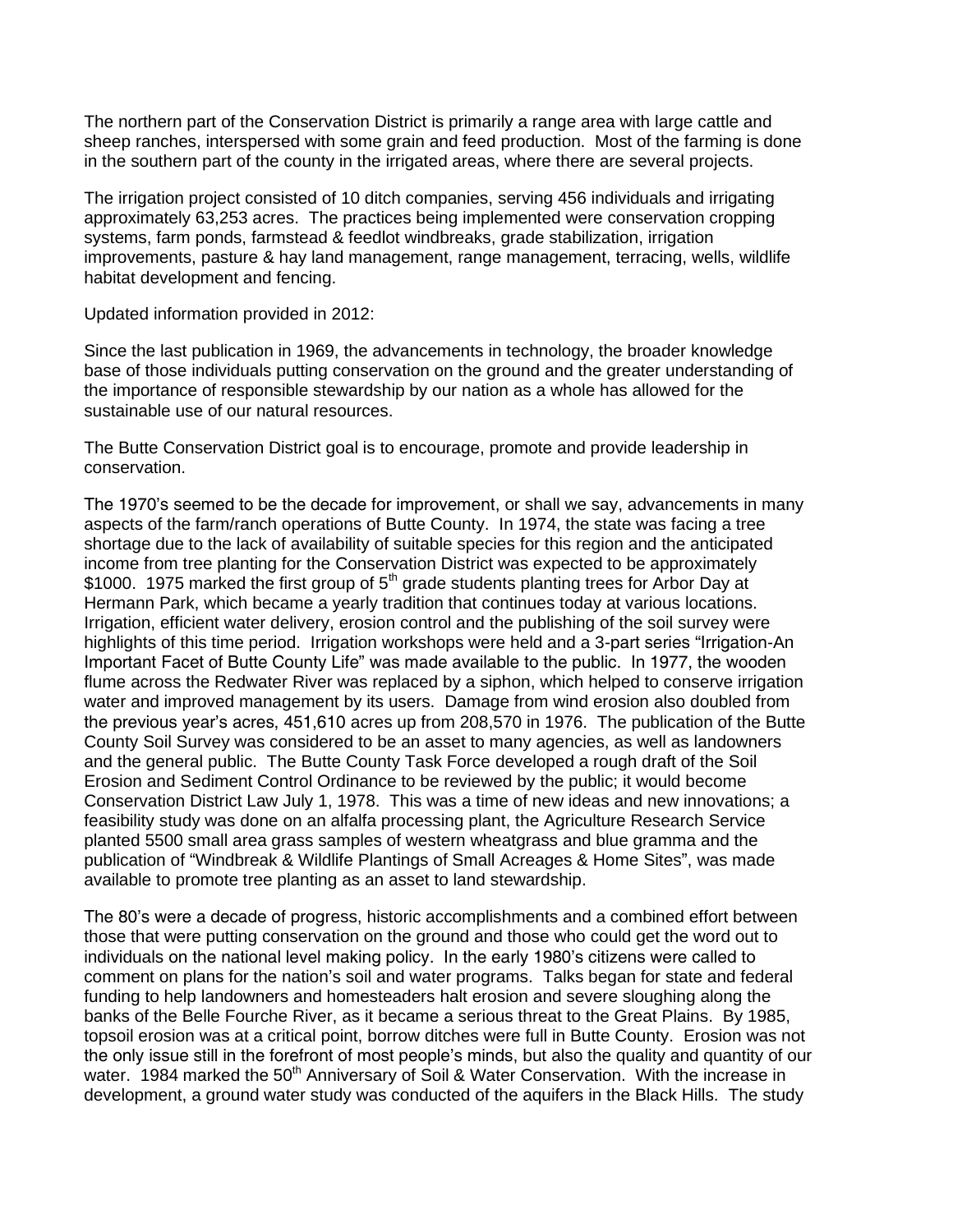provided information on the location of the aquifers, where the water comes from and how are we were going to protect it in the future? This was also a time when producers were trying anything to improve forage production and to prevent erosion. Ripping demonstrations on native prairie sod were held. The demonstration plots proved that desirable grass production could be quadrupled, by using this technique. Tree planting and No-Till were also on the list of successful strategies.

Again, efficient water delivery was another concern and many wanted to expand their irrigation projects. In 1984, the Belle Fourche Irrigation District proposed a \$48 million project to rehab and modernize the current ditch system over the next 10 years. Implementation of the project started in the fall of 1984.

Public involvement and recognition of those individuals that were putting their best efforts into conservation were some of the high points for those involved with the Conservation District. Chuck Logan – District Conservationist, wins the Outstanding District Conservationist Award 1985. Betty Driskoll – Teacher, wins Conservation Teacher of the Year 1986. Tim Reich is elected President of the State Association after holding positions of VP and area director and is appointed to the NPS Pollution Task Force. Ree Reich is elected as Vice President of the Women's Auxiliary and is instrumental in getting the Sammy Soil Saver Mascot to Butte County to deliver conservation education to many students and to promote projects for 4-H and Science Fair. Bill Keiry is elected 1<sup>st</sup> Vice President of SDACD following his term as area director. Pastor Paul Howard is named Conservation Minister of the Year by SD Department of Agriculture. Marjorie Reder is named Farm/Ranch Woman of the Year 1989. Area students were also making their mark in the name of conservation. Lori Parks places 3<sup>rd</sup> in State Speech Contest 1987 and Cari Skogberg wins 2<sup>nd</sup> place in State Speech Contest in 1989 and goes on to win the State Contest in 1990. Not to mention the producers who won the annual Soil and Moisture Achievement Award over the past 20 years.

The 90's were spotlight years for Butte Conservation District. The Conservation District won the Goodyear Award in 1991 for the outstanding accomplishments of supervisors and landowners. In that same year, Leon Minor won Outstanding Cooperator Merit Award and then went on to represent Butte Conservation District at the  $44<sup>th</sup>$  Annual Work-Study Awards program hosted by Goodyear Tire & Rubber Co. In 1993, Bill Keiry became SDACD President. At that time the major concern for SDACD was securing Conservation District funding to educate producers and the public. Nationally, the common vision was to maintain a productive nation in harmony with a quality environment. As the decade pressed on, the county was looking into an expanded rural water system, and the new buzz was Riparian Area Improvement, along with the continued efforts to control weeds, erosion and water quality/quantity. The Conservation District promoted the grass drill, tree planting and shelterbelt renovation. The Conservation District also began awarding an annual Tree Care Award. Other noted accomplishments, Cari Skogberg, excelled in the State Speech Contest, and placed second in the 1990 National Poster Contest with "The Time is at Hand to Conserve Our Land". Jerad Schuldies and Trent Giesler won the SD Arbor Day Essay Contest in 1994 and 1996 respectively. Tim and Ree Reich received the National Endowment Award in 1990 and in 1994 won the Society of Range Management - Excellence in Grazing Management. Ree Reich also won the National Distinguished Service Award for her efforts with the Conservation Auxiliary in 1992. In 1992 Chuck Logan retired from the NRCS after 30 years of service, 15 of those were spent in Belle Fourche. Chuck spent many years promoting trees and educating students in Belle Fourche and Newell and was a tireless supporter of the conservation of our natural resources. Appropriately, that same year, Belle Fourche was named a Tree City USA. Tom Quinn was named as the new District Conservationist, coming to Belle Fourche from the Webster field office. The Newell High School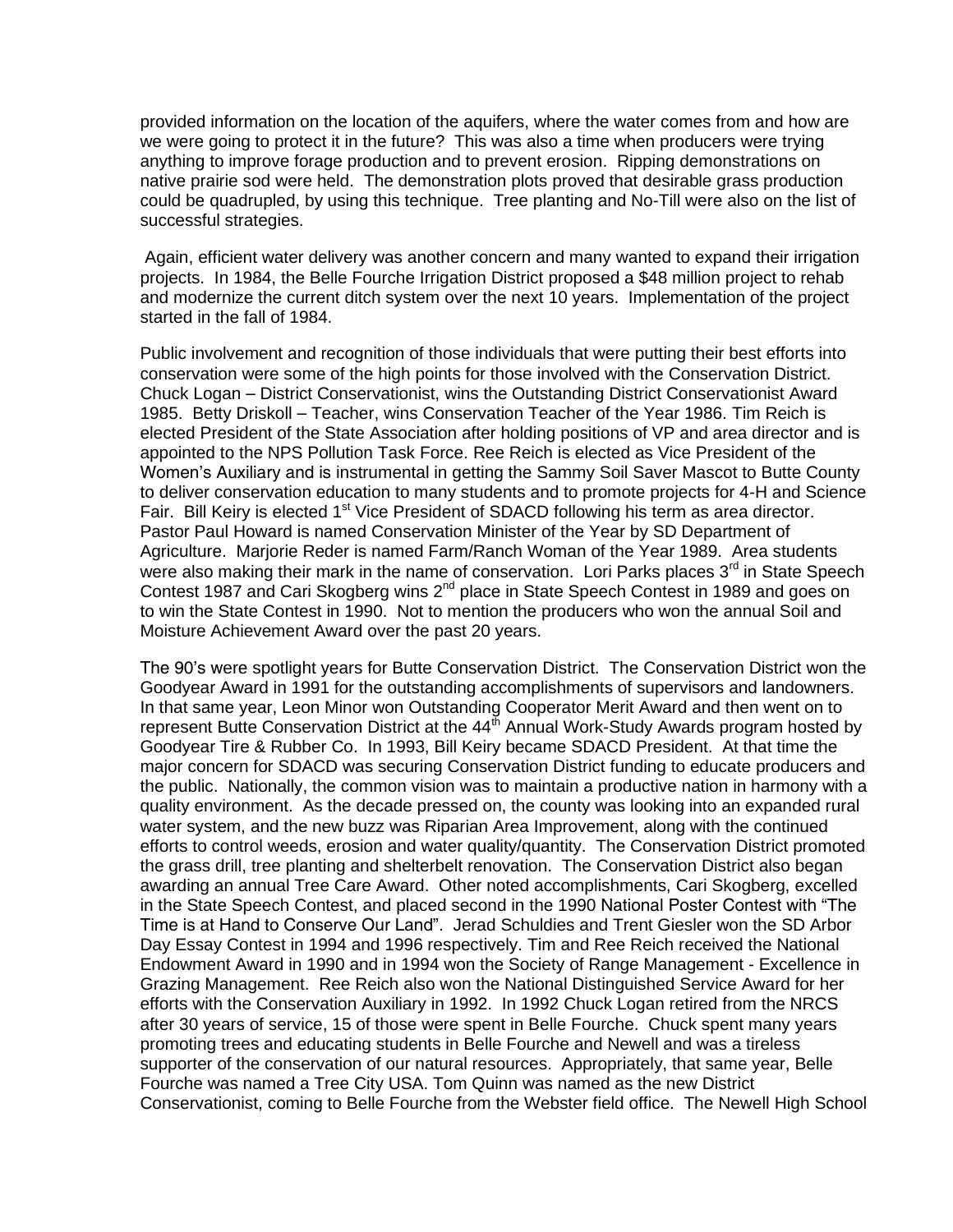FFA started a tree bank outside of Newell, with the goal of being able to transfer the plants once they were established, to areas in and around the City of Newell. In 1995, the Butte Conservation District was awarded a \$10,000 grant to promote erosion control while increasing forage production and water quality. The USDA introduced a new program in 1996, the Environmental Quality Incentive Program (EQIP) which replaced the former ACP & GPCP programs. Bootstraps was introduced West River as a grass roots program to address short and long term needs for livestock production, range management, drought preparedness, planning & goal setting, record keeping and communication. In 1996, Conservation District funding was questioned by the county commissioners and ultimately the \$20,000 appropriation was cut from the budget. It wasn't until 1999 that the Conservation District was re-instated to the county budget for \$7500. Tim Reich was elected to the NACD executive board in 1997 and later in 1999 was elected Sec/Treas. for NACD. It was important that our local leadership had a voice at the national level.

At the turn of the century, the Butte Conservation District was making strides in the tree business and rental of a no-till drill. The Conservation District also began expanding services provided to the public. Plantskydd was introduced in 2001. This product, which contains blood meal, stimulates a fear based response associated with predator activity and is used as a repellent for deer, elk and other browsers. Later, wildflower seeds, weed, tree, shrub and plant books were made available, along with cookbooks, rain gauges, soil probes and, of course, trees, fabric and staples. More and more of the general public, in addition to producers began to purchase the conservation grade trees along with fabric and fabric not necessarily just for tree belt purposes but also gardening and landscape. The Butte CD purchased a JD 1560 No-Till Drill in 2001 and later in 2006 upgraded to the JD 1590, which is the model currently in use. With funds generated by the tree program the Conservation District purchased a building in 2002 to be used as a rental property for supplemental income.

Conservation was more important than ever in these changing times, the number of 10, 20 and 40 acre parcels was on the rise, creating more human impact on our natural resources, in particular our water supply. In 2000, EPA rallied to complete TMDL's (total maximum daily load) studies, trying to get ahead of the Clean Water Act. (A TMDL is the maximum amount of pollutant water can receive and still safely meet water quality standards.) Insect weed control, which is the use of biological control (bugs) for weeds, was popular for sensitive and remote areas. The practice had been popular in Pennington County since the early 80's. The Conservation District was becoming involved in several grant projects and one of the main partners was US Fish & Wildlife Service. After several years of drought, many dams and dugouts needed repair once the rains came to fill them up again. The county endured several years of spring flooding, creating problems for many producers, a predicament you can't imagine - all the water you could stand but your ponds, dams and dugouts won't hold it all. Grant funds were made available to help with the repair of these projects. Salt Cedar became the new invasive species along the Belle Fourche River, and the Belle Fourche River Weed Management Area and local Weed & Pest leaders, have aggressively pursued funding to manage not only Salt Cedar but Phragmites as well. Many shelterbelts are in decline across the state and many Conservation Districts are looking into renovations and providing cost-share for said projects. In 2004, the Belle Fourche River Watershed Partnership, which consists of Butte, Lawrence and Elk Creek Conservation Districts and the Belle Fourche Irrigation District began the work of implementing best management practices and improving irrigation water delivery. In recent years the group has been able to provide cost-share dollars to those producers who are interested in making improvements such as switching to sprinkler irrigation or from flood to gated pipe. This partnership has proven the importance of good partners in the conservation effort.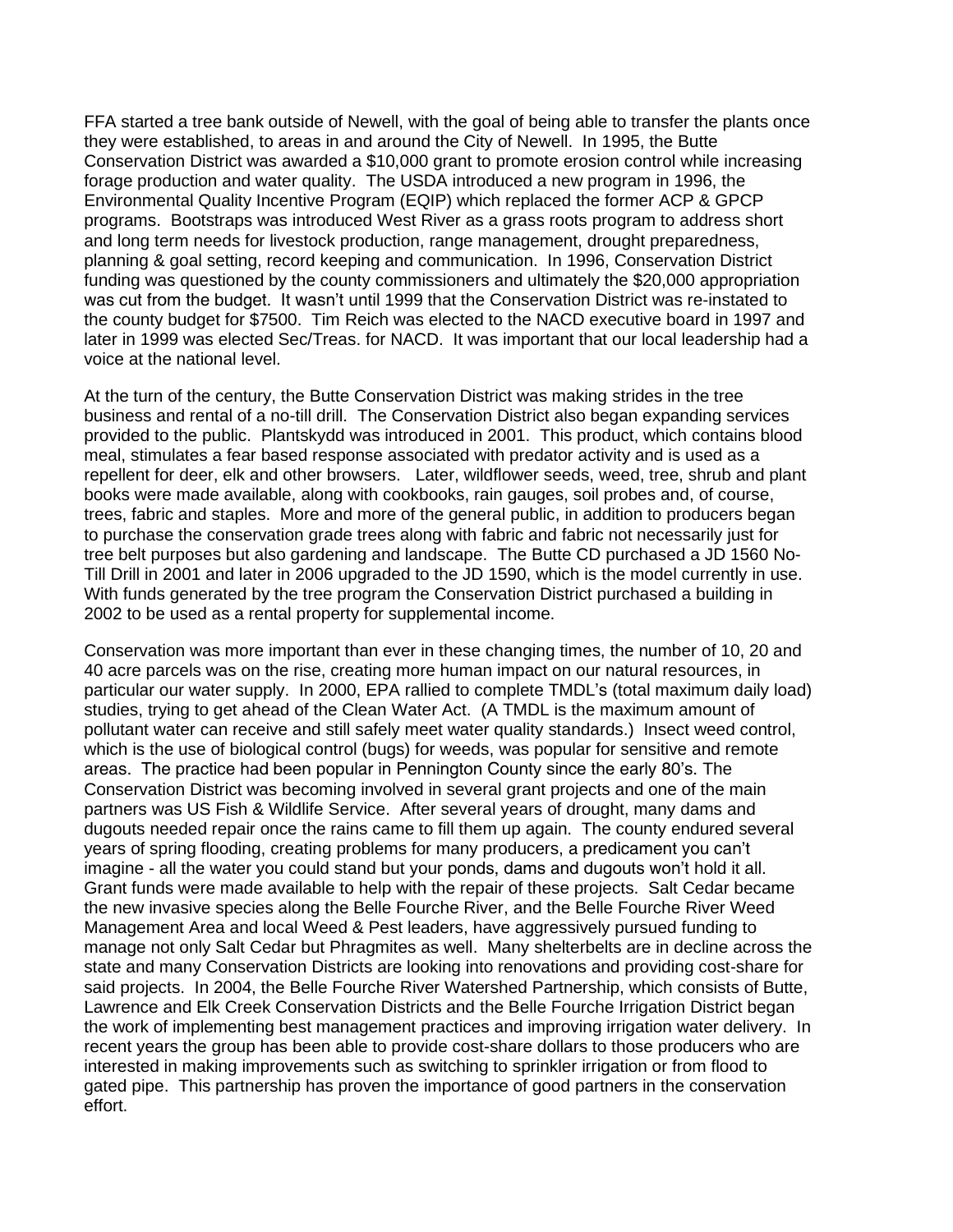

(Pivot installed with funding assistance from BFRWP & an Automated Gate on Irrigation Canal)

Conservation Security Program, introduced in 2006, paid producers for good conservation stewardship. In 2009, the renamed program (Conservation Stewardship Program) updated a list of practices that could be implemented for payments. CoCoRaHS (Community Collaborative Rain, Hail and Snow) network organized in 2007 to collect precipitation data across the nation. Butte CD provided rain gauges to several volunteers across the county who collected and reported data. In the past 5+ years, the Conservation District participated in several tours showcasing successful projects and addressing future challenges. The Conservation District participated in a watershed tour that included several representatives in state government, which provided opportunity to pass on not only our success stories but also voice our concerns to the next level of leadership. Butte CD participated in the Belle Fourche Irrigation District tour, which demonstrated the use of automated gates on the irrigation ditch. The Conservation District co-sponsored with Elk Creek and Lawrence Conservation Districts an Alternative Energy Workshop. In 2010 we hosted the Ag Lenders Range Camp, which highlighted a game farm operation, the reclamation process in the bentonite fields, irrigation district (automation & diversion dam), and a feedlot operation, and Soil Quality trailer demonstrations.

The Hills/Northwest area employees decided in 2010 to meet every other year. It is increasingly difficult to get employees to attend at such a busy time of year. All agreed each meeting would include an informational presentation, discussion of current events and voicing concerns that could be brought to the annual conventions. The main concern, in this aspect of the conservation district, is getting participation from all conservation district employees and developing good opportunities to advertise or promote what we do for the agriculture community as well as the general public. Education is a large part of what we do as well and by getting into the schools on Arbor Day, providing materials for Stewardship Week, sponsoring the science fair and providing opportunities for scholarships and awards, we are hoping to keep our young people interested in not only agriculture but conservation of our natural resources.

As time advances new issues arise. After years of drought, individuals now have to deal with heavy spring moisture that at times delays planting, haying and harvesting of crops. New pests were introduced in the area, mountain pine beetle concerns our neighbors and the emerald ash borer will likely migrate from the east. Conservation districts were instructed to begin promoting different species of trees for planting as green ash substitutes in preparation for the potential borer infestation. Other practices on the rise are fabricated windbreaks and ag waste systems. The fabricated windbreaks are due to the limited number of species that will grow in some of the area soils and ag waste systems are developed in order to comply with EPA regulations regarding the confined animal feeding operations.